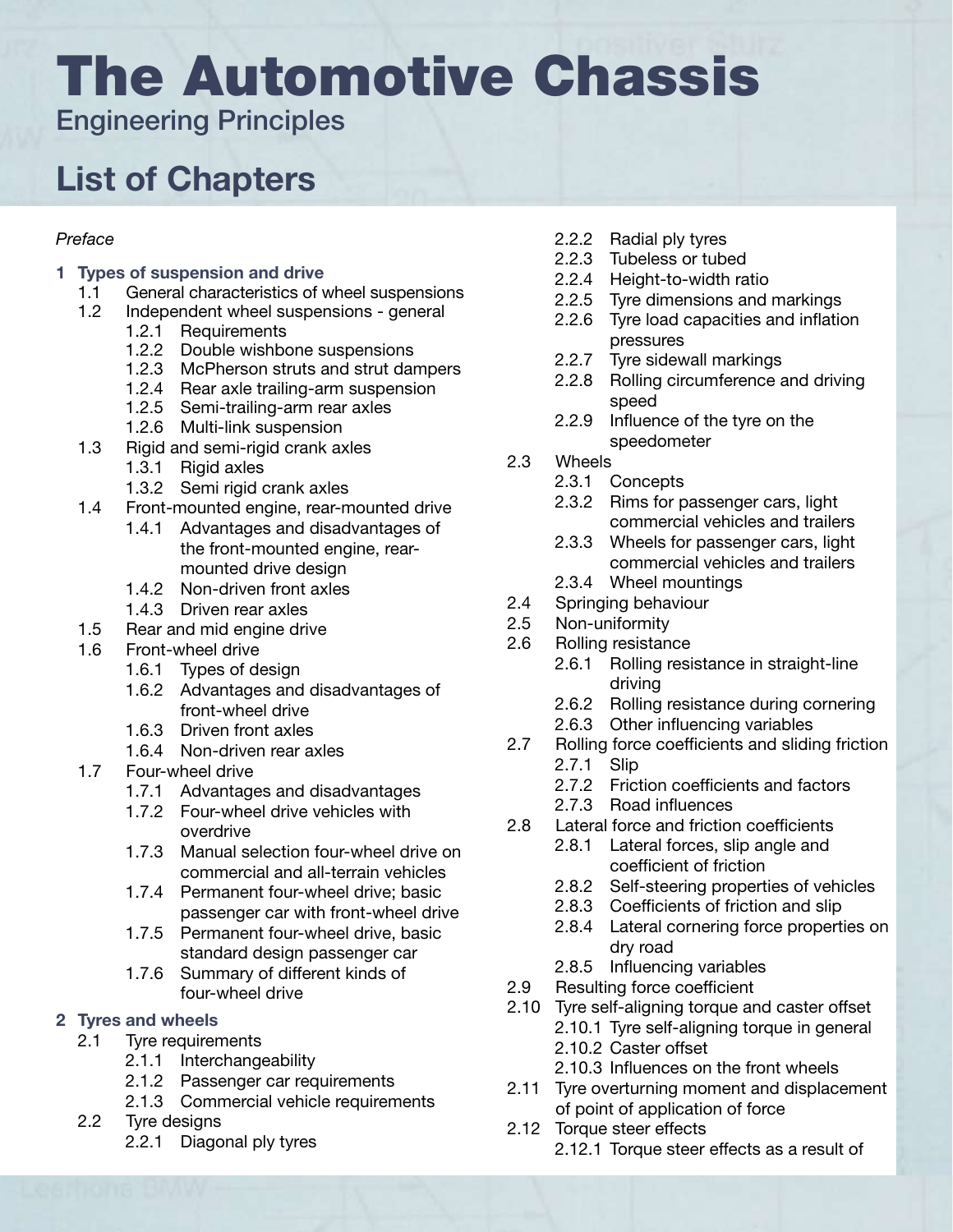# The Automotive Chassis

### Engineering Principles

#### changes in normal force

- 2.12.2 Torque steer effects resulting from tyre aligning torque
- 2.12.3 Effect of kinematics and elastokinematics

#### 3 Wheel travel and elastokinematics

- 3.1 Purpose of the axle settings
- 3.2 Wheelbase
- 3.3 Track
- 3.4 Roll centre and roll axis
	- 3.4.1 Definitions
	- 3.4.2 Body roll axis
	- 3.4.3 Body roll centre on independent wheel suspensions
	- 3.4.4 Body roll centre on twist-beam suspensions
	- 3.4.5 Body roll centre on rigid axles
- 3.5 Camber
	- 3.5.1 Camber values and data
	- 3.5.2 Kinematic camber alteration
	- 3.5.3 Camber alteration calculation by drawing
	- 3.5.4 Roll camber during cornering
	- 3.5.5 Elasticity camber
- 3.6 Toe-in and self-steering
	- 3.6.1 Toe-in and crab angle, data and tolerances
	- 3.6.2 Toe-in and steering angle alteration owing to wheel bump-travel kinematics
	- 3.6.3 Toe-in and steering angle alteration due to roll
	- 3.6.4 Toe-in and steering angle alteration due to lateral forces
	- 3.6.5 Toe-in and steering angle alteration due to longitudinal forces
- 3.7 Steer angle and steering ratio
	- 3.7.1 Steer angle
	- 3.7.2 Track and turning circles
	- 3.7.3 Kinematic steering ratio
	- 3.7.4 Dynamic steering ratio
- 3.8 Steering self-centring general
- 3.9 Kingpin inclination and kingpin offset at ground
	- 3.9.1 Relationship between kingpin inclination and kingpin offset at ground (scrub radius)
	- 3.9.2 Braking moment-arm
	- 3.9.3 Longitudinal force moment-arm
	- 3.9.4 Alteration to the kingpin offset
- 3.10 Caster
	- 3.10.1 Caster trail and angle
	- 3.10.2 Caster and straight running
	- 3.10.3 Righting moments during cornering
	- 3.10.4 Kingpin inclination, camber and caster alteration as a consequence of steering
	- 3.10.5 Kinematic caster alteration on front-wheel travel
	- 3.10.6 Wheel travel-dependent rotation of the rear steering knuckle
	- 3.10.7 Resolution of the vertical wheel force on caster
	- 3.10.8 Settings and tolerances
- 3.11 Anti-dive and anti-squat mechanisms
	- 3.11.1 Concept description
	- 3.11.2 Vehicle pitch axis front
	- 3.11.3 Pitch axes rear
- 3.12 Chassis alignment
	- 3.12.1 Devices for measuring and checking chassis alignment
	- 3.12.2 Measuring the caster, kingpin inclination, camber and toe-in alteration

#### 4 Steering

- 4.1 Steering system
	- 4.1.1 Requirements
	- 4.1.2 Steering system on independent wheel suspensions
	- 4.1.3 Steering system on rigid axles
- 4.2 Rack and pinion steering
	- 4.2.1 Advantages and disadvantages
	- 4.2.2 Configurations
	- 4.2.3 Steering gear, manual with side tie rod take-off
	- 4.2.4 Steering gear, manual with centre tie rod take-off
- 4.3 Recirculating ball steering
	- 4.3.1 Advantages and disadvantages
- 4.3.2 Steering gear
- 4.4 Power steering systems
	- 4.4.1 Hydraulic power steering systems
	- 4.4.2 Electro-hydraulic power steering systems
	- 4.4.3 Electrical power steering systems
- 4.5 Steering column
- 4.6 Steering damper
- 4.7 Steering kinematics
	- 4.7.1 Influence of type and position of the steering gear